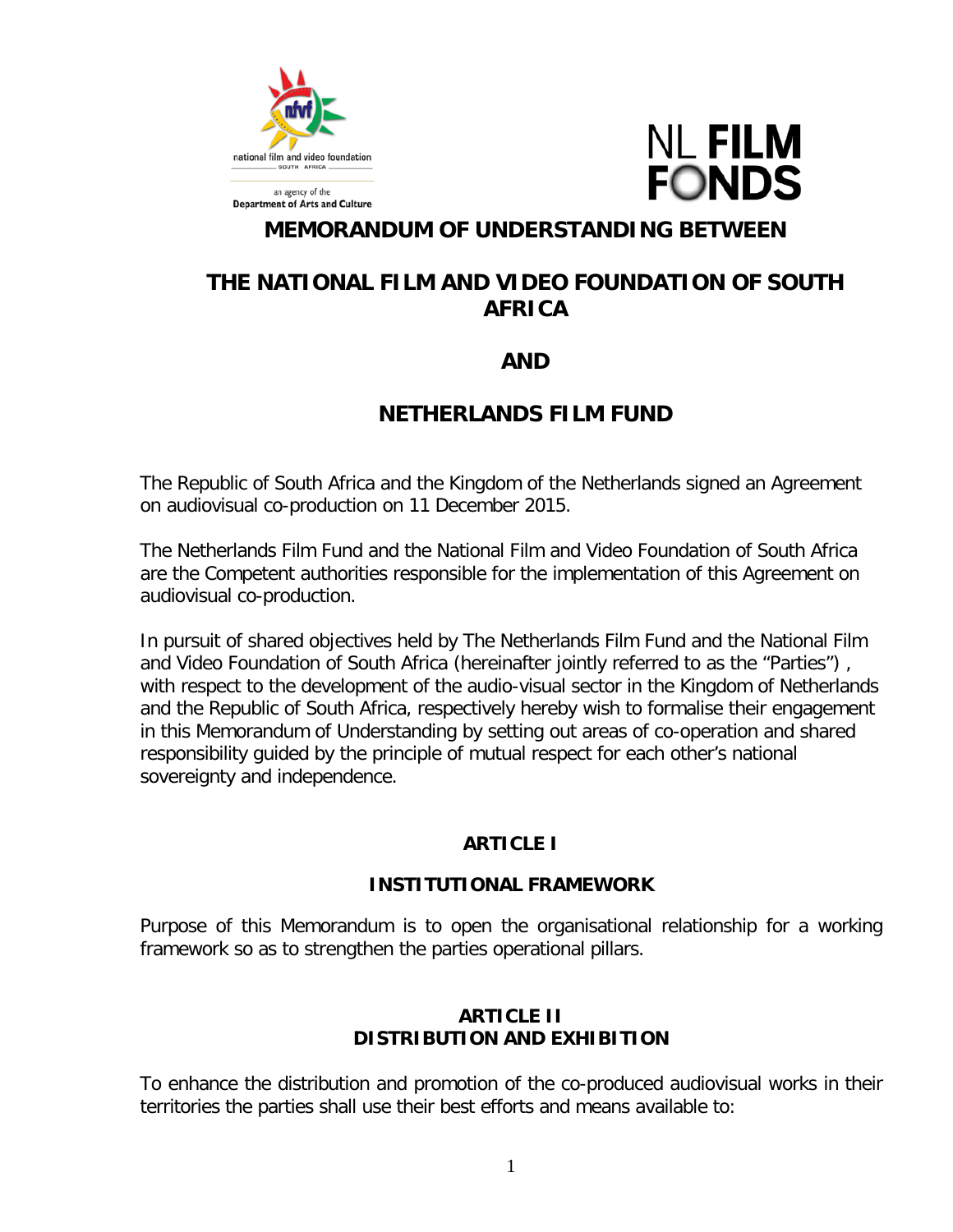



- a. facilitate distribution schemes that will ensure wider reach and audience for the co-produced audiovisual works;
- b. enhance the promotion of the co-produced audiovisual works by bringing the coproduced audiovisual works to the public attention and to generate publicity for these works during possible national film festivals, film education programs, programs to promote the participation in film festivals and other cultural events.

#### **ARTICLE III TRAINING AND EXCHANGE**

The parties shall for the purpose of mutual assistance co-operate and pursue the following programmes in capacity building:

- a. encourage co-operation between their respective film institutions and film schools through the possible exchange of staff, students and institutional materials between the film schools and institutions;
- b. to guide the citizens of the other country to film research facilities and point out possible scholarships and grants for students and graduates to study Cinematography or Film Production in each other's specialised institutions;
- c. in collaboration with respective national organisations, the parties encourage exchange in relation to training trainers and students through specialised seminars and access to works of reference.

### **ARTICLE IV FESTIVALS**

The parties shall identify key festivals in their respective territory as a possible platform to showcase the co-produced audiovisual works. The Parties collaborate in organising networking events for film professionals of both nationalities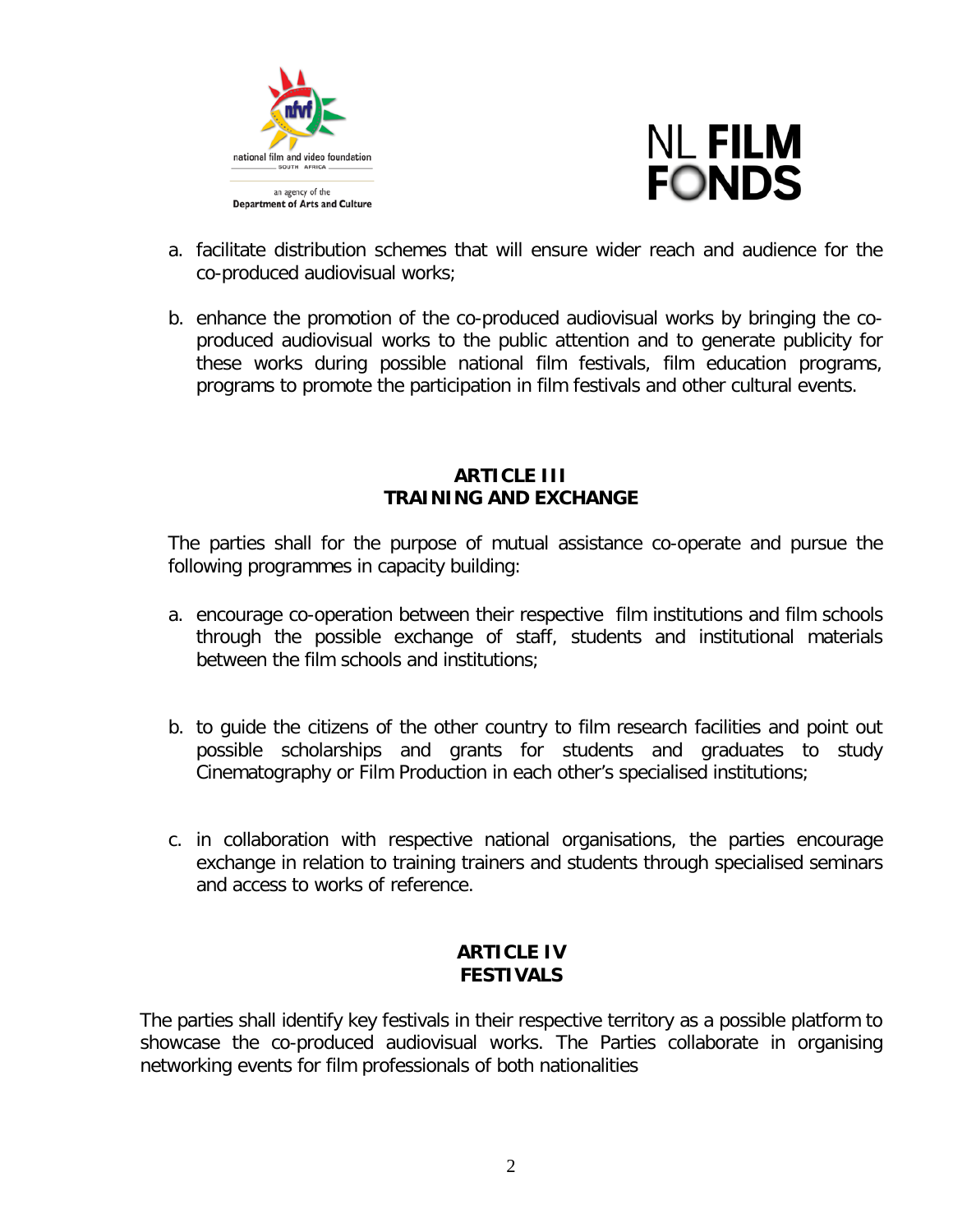



# **ARTICLE V CO-PRODUCTION**

To stimulate the coproduction between both countries in the field of film production the parties shall:

- a. encourage and facilitate the collaboration between producers and other film professionals between the two countries;
- b. organise meetings between film makers, producers and other industry professionals from both countries and encourage the convening of seminars for producers to inform them about the possibilities of film financing in their countries;
- c. try their best to facilitate access to funds to support co-productions between both countries thanks to existing support mechanisms such as subsidies, tax incentives and other government related support measures.

# **ARTICLE VI OBSERVATION OF LAWS AND REGULATIONS**

The parties and the film institutions active in the Kingdom of the Netherlands and the Republic of South Africa shall observe the laws and regulations of the other country when participating in programs and projects organised under this Memorandum.

#### **ARTICLE VII PERIODIC IMPLEMENTATION PROTOCOLS**

The Parties shall, if necessary, by mutual agreement, sign periodic implementation protocols on a two year basis. Such negotiation shall be carried out within the framework of this Memorandum

## **ARTICLE VIII FINANCIAL IMPLICATIONS**

Financial arrangements connected with the implementation of this Memorandum shall be regulated on the basis of reciprocity, unless otherwise arranged for by special Agreement.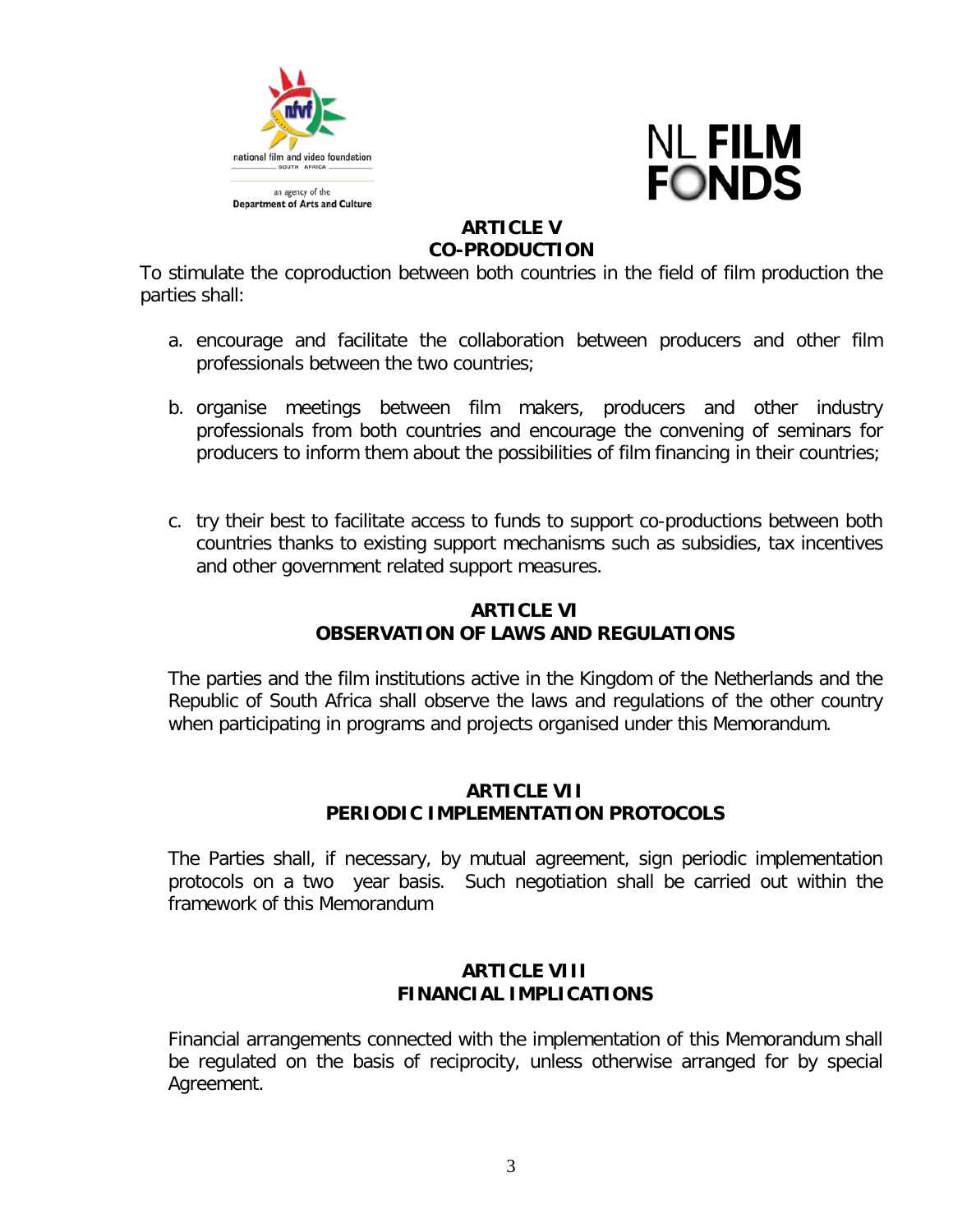



## **ARTICLE IX SETTLEMENT OF DISPUTES**

The Parties shall settle all issues concerning the interpretations or applications of the provisions of this Memorandum by mutual consent.

### **ARTICLE X PROTECTION OF PROPERTY RIGHTS**

The Parties shall endeavour to prevent infringements of each other's Cultural and Intellectual Property Rights.

#### **ARTICLE XI AMENDMENTS**

This Memorandum shall be amended by mutual consent. Any amendment or revision to this Agreement shall be subject to the same procedure as at the time of it entering into force.

## **ARTICLE XII ENTRY INTO FORCE**

This Memorandum shall enter into force provisionally upon signature and definitely on the date the Agreement on audiovisual co-production signed on 11 December 2015 has effect.

### **ARTICLE XIII DURATION**

This Memorandum shall remain valid for a period of five (5) years. On its expiration, it shall be automatically renewed by tacit agreement, for additional periods of five years, each, unless notice to terminate is given in writing by one of the contracting parties six (6) months prior to the expiration of the relevant period.